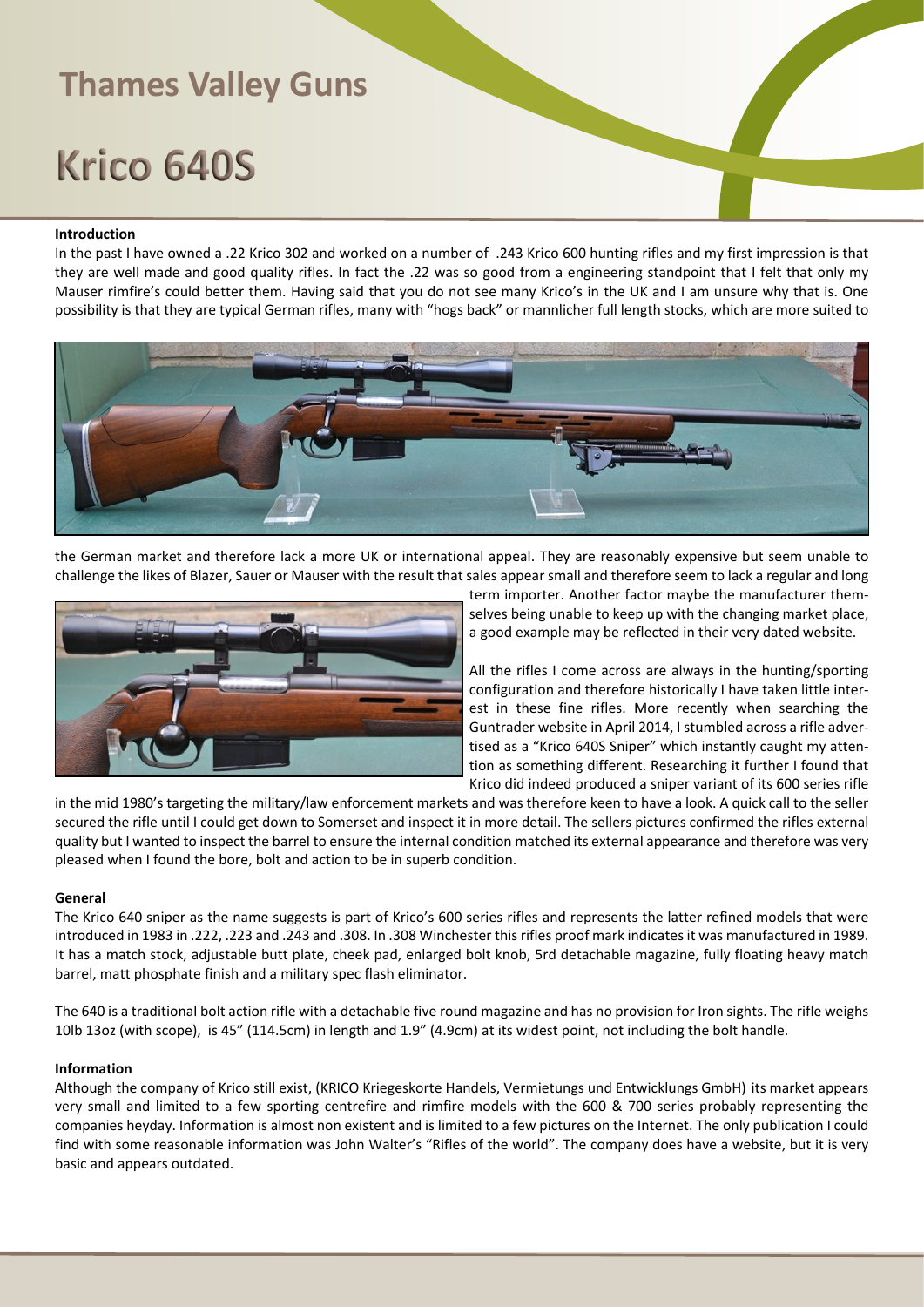# Krico 640S

#### **Receiver**

The receiver is manufactured to a high quality and is reflective of good German engineering. Although the receiver is unremarkable



element of safety. The front face of the bolt handle recess is case hardened and there is a small recess for the bolt handle detent which provides a positive positioning of the bolt, when fully closed. At the top of the recess is a small cam which provides primary extraction for the bolt and directly to the rear is the clearance for the bolt handle during cycling and removal.

To the rear of the magazine well is two machined faces which the trigger assembly sits along and is simply and effectively secured with two screws. The rear of the receiver has a pleasant curve which matches a corresponding curve on the bolts cocking piece and typifies the neat & tidy layout that I mentioned earlier. On the left side of the receiver is the companies logo, title, location, serial number and various German proof marks as shown above.

### **Trigger Assembly**

The trigger assembly is a neat one piece unit secured with two screws and washers. Unscrewing and removing the two screws permits the trigger assembly to be removed from the receiver as a single self contained unit, thereby avoiding the various





components of the trigger disappearing in all directions.

The safety sits on the right hand side and consists of a large thumb plate which has a very positive and long pivotal motion which provides the shooter with an obvious on-off action. When the safety is removed a red peg is shown to indicate the rifle can be discharged, this cant be seen in the dark, however the shoot can feel the recess the peg sits in.



When cycling the bolt, the sear acts as the bolt stop. On the left side of the trigger unit is a smaller lever which when depressed allows the trigger to rotate further. This action permits the sear to be lowered further than would be normal and the operator can withdraw and remove the bolt from the receiver.

This trigger is a single pull unit releasing at 4.57lbs which was crisp but a little heavy in my opinion and upon inspection there appeared to be no obvious adjustment, which I thought

shortcoming to what was otherwise a good trigger unit.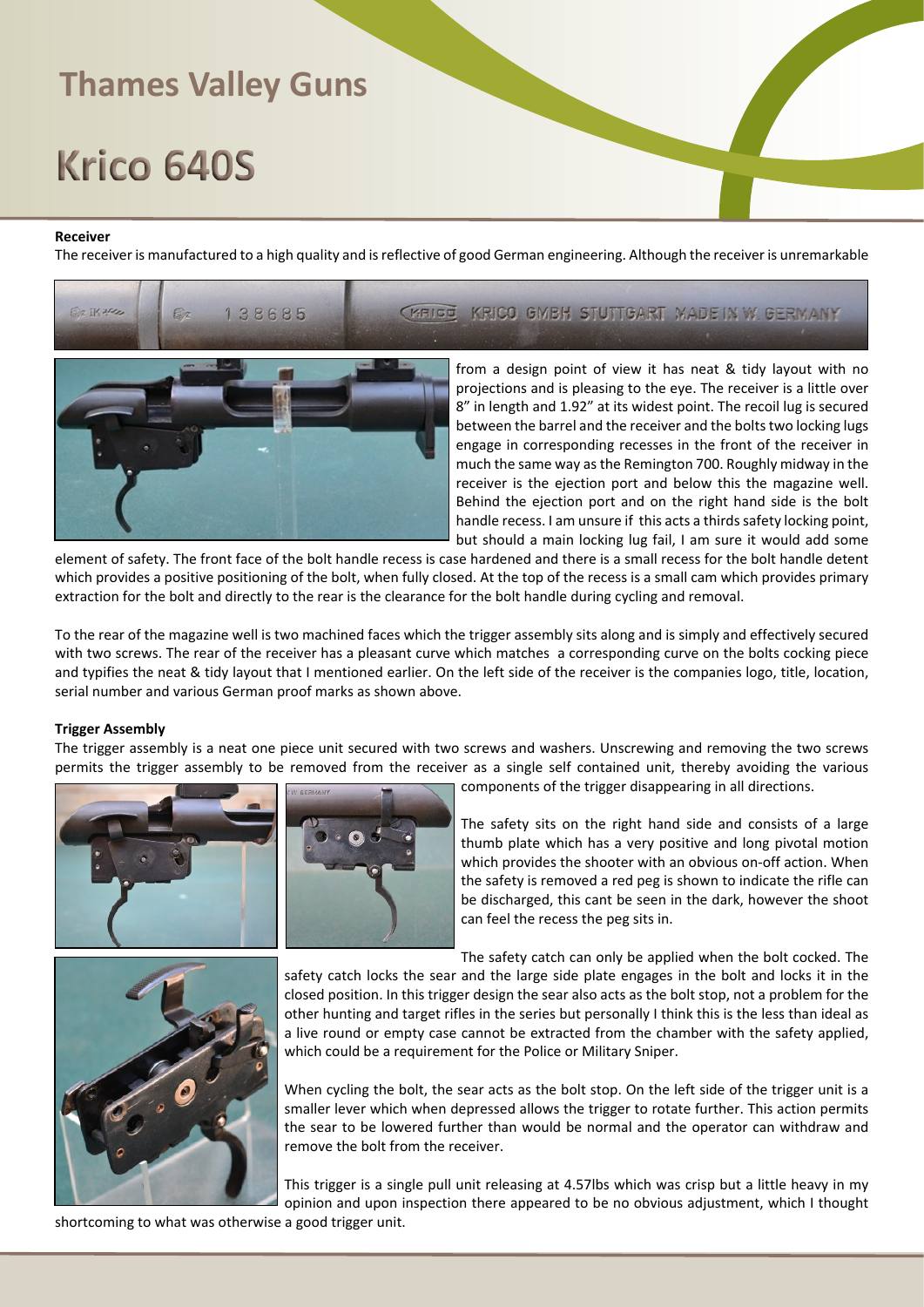# Krico 640S

#### **Breech Block**

From the casual glance the bolt is very traditional, however if the reader looks closer it is an exceptionally clean and effective design. The locking lugs are the standard twin lug similar to what readers will see on many rifles including the Remington 700. The



bolt face is recessed with a plunger style ejector and a claw extractor. The bolt body is nicely jewelled as a standard feature.

The bolt handle is slightly unique, unlike many bolts which have the bolt handle welded in place, this bolt handle passes through the bolt body and is retained by the

firing pin and cocking piece assembly. I have seen this feature before on the mini Mauser bolts from CZ but which company was the originator I am unsure. The standard bolt knob is 16.5mm in diameter and is integral with the bolt, however on the 640S the bolt knob has been replaced by a plastic screw on version which is 32mm in diameter and improves handling considerably. However a minor criticism at this point, which concerns the thread of enlarged bolt knob. The thread is simply tapped directly into



the plastic knob and this design lacks sufficient strength and weakens throughout the life of the rifle. My repair was to secure with Loctite but it is a little to early to verify wether this was a long term and successful repair. In the stem of the bolt handle is ball bearing which acts as a positive detent when opening and closing the bolt. Directly below the bearing is a slot cut into the bolt, which permits the safety catch to lock the bolt in the closed and cocked position.

At the rear of the bolt is the cocking piece which has very similar configuration as the bolt head. When the bolt is driven forward, this configuration allows the cocking piece to be held to the rear on the sear, the bolt to rotate, lock and the cocking piece to remain in the receiver guide ways. At the rear of the cocking piece is a plastic shroud, it serves no

functional purpose other than providing a pleasing profile which matches then end of the receiver, as can be seen in the image above. However this plastic shroud has a tendency to fracture as it is a push fit onto the cocking piece. This is a shame, its a tacky part to what is otherwise a good design, the shroud should have been made from steel or as a casting which is secured with a grub screw.

#### **Magazine and magazine assembly**

The magazine is a combination of press steel stampings and a cast trigger guard assembly. The trigger guard assembly is spot

welded to the floor plate as is the magazine housing. Fitted to the magazine housing is the magazine catch and either side is strengthening plates which are inserted and spot welded into place.

I may be wrong but studying the magazine indicates it is two Krico three round magazines cut to size and spot welded together to form a five round unit. The magazine is inserted into the housing and id removed with ease and without fault. Loading the maga-



zine with rounds requires little effort and is not awkward in anyway and I have yet to identify any form of mis-feed. However I must admit I am a little disappointed in the magazine not being a purposely designed 5rd unit and like the plastic shroud on the cocking piece, this appears to be a cost saving measure. If I was a potential Police or Military customer this would give me concern as a potential weak point in the design that in the field, may let me down at a critical moment. However to be fair the magazine and the magazine assembly has been totally reliable to date, which is what an operator exactly requires.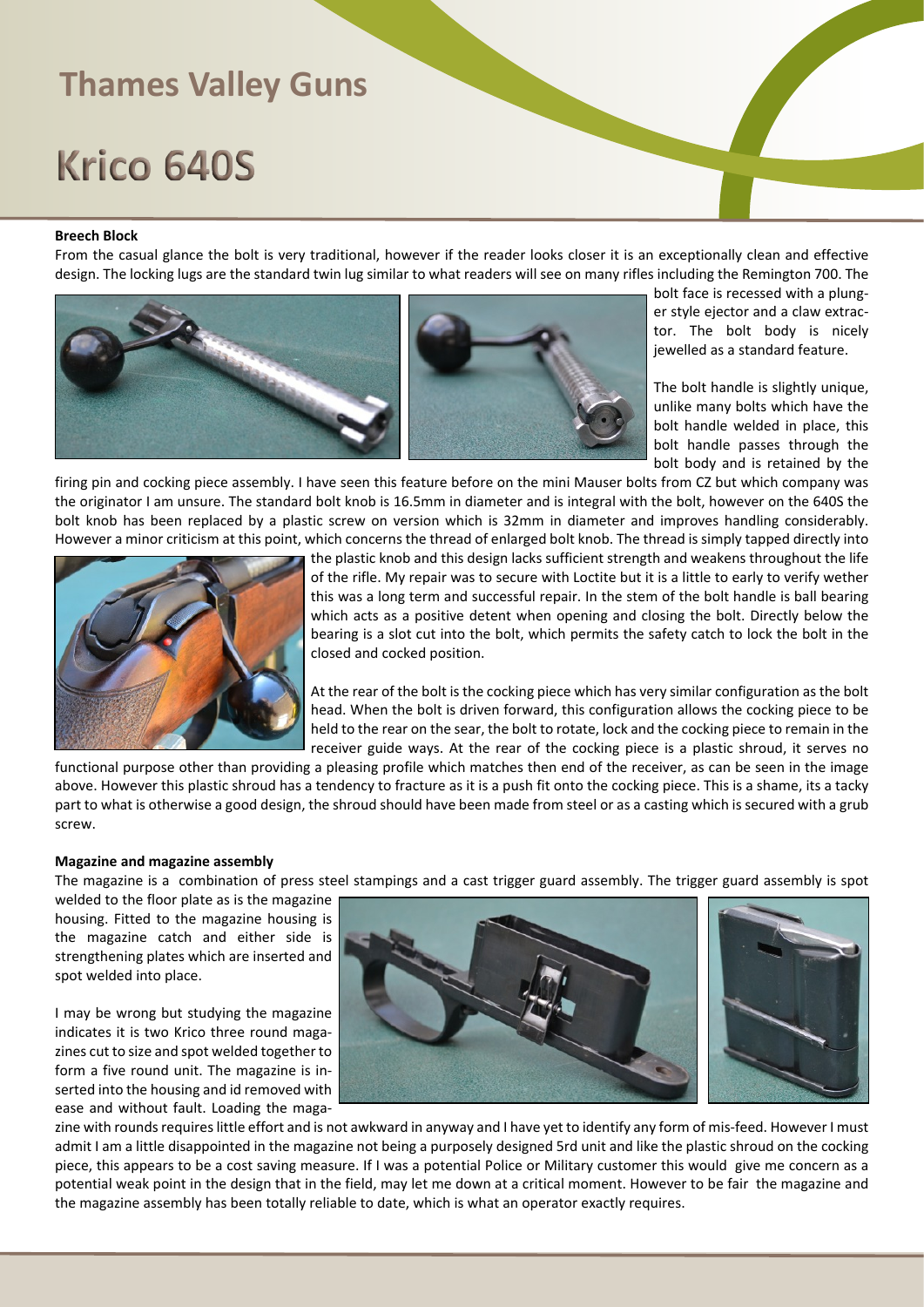## Krico 640S

### **Barrel**

All Krico's barrels are produced by Lothar Walther and the 640S shoots with nail tacking accuracy, which confirms the quality of



this manufacturers barrels. The barrel is 23" long and is fitted with a flash eliminator similar to the standard German Army Heckler & Koch G3 rifle of the same era. The barrel is 1.1" diameter (28mm) at the chamber and tapers to 0.75" (19.25mm) at the muzzle.

The barrel screws into the receiver in much the same manner as the Remington 700 and has a recoil block secured between the barrel shoulder and the receiver. The barrels finish together with the receiver is a mil spec non reflective phosphate. Marking is limited to .308Win on top of the barrel and the customary German proof marks near the chamber.

### **Woodwork**

Woodwork is good quality walnut, with a stipple effect on the pistol grip and fore end which enhances the operators grip. The barrel is free floating but the action is not bedded. The fore end has fourteen "vents" along its length but I hardly think they serve any practical purpose with regards to heat dissipation or reduction of the thermal picture. Therefore, besides cosmetics my only



thought is they will assist in reducing the weight marginally. Metal to wood fit is excellent as depicted in the image above and the telltale witness marks and therefore I have no plans to bed the action. However I do think this is a shortfall in the design as any prospective customers, especially the military would not want a wooden stock that could distort in the rigours of the worlds climates.

One novel feature is the sling swivels. As you may notice from the image above, there are a series of ball bearings mounted in the swivel stem. There is a corresponding shaft inserted into the stock and when a plunger on the stem is depressed, the bearings retract and the swivel can be removed. Novel they maybe, but it is complicated, expensive and problem generating if debris was to get into the bearings. More recently the stock has been fitted with QD studs which permits the fitting of a bipod.

One good feature is the adjustable cheek piece, however it took some time and a little help to figure out how you adjusted the cheek piece for height. On the left side of the butt you will notice what I thought initially was simply a spare sling swivel. The shaft that this sling swivel engages in, is in fact a screw which is part of the cheek piece assembly. By rotating the sling swivel you loosen or tighten the screw which in turn controls the height of the cheek piece. A clever feature that requires no tooling and can utilise the two remaining swivels should one be lost.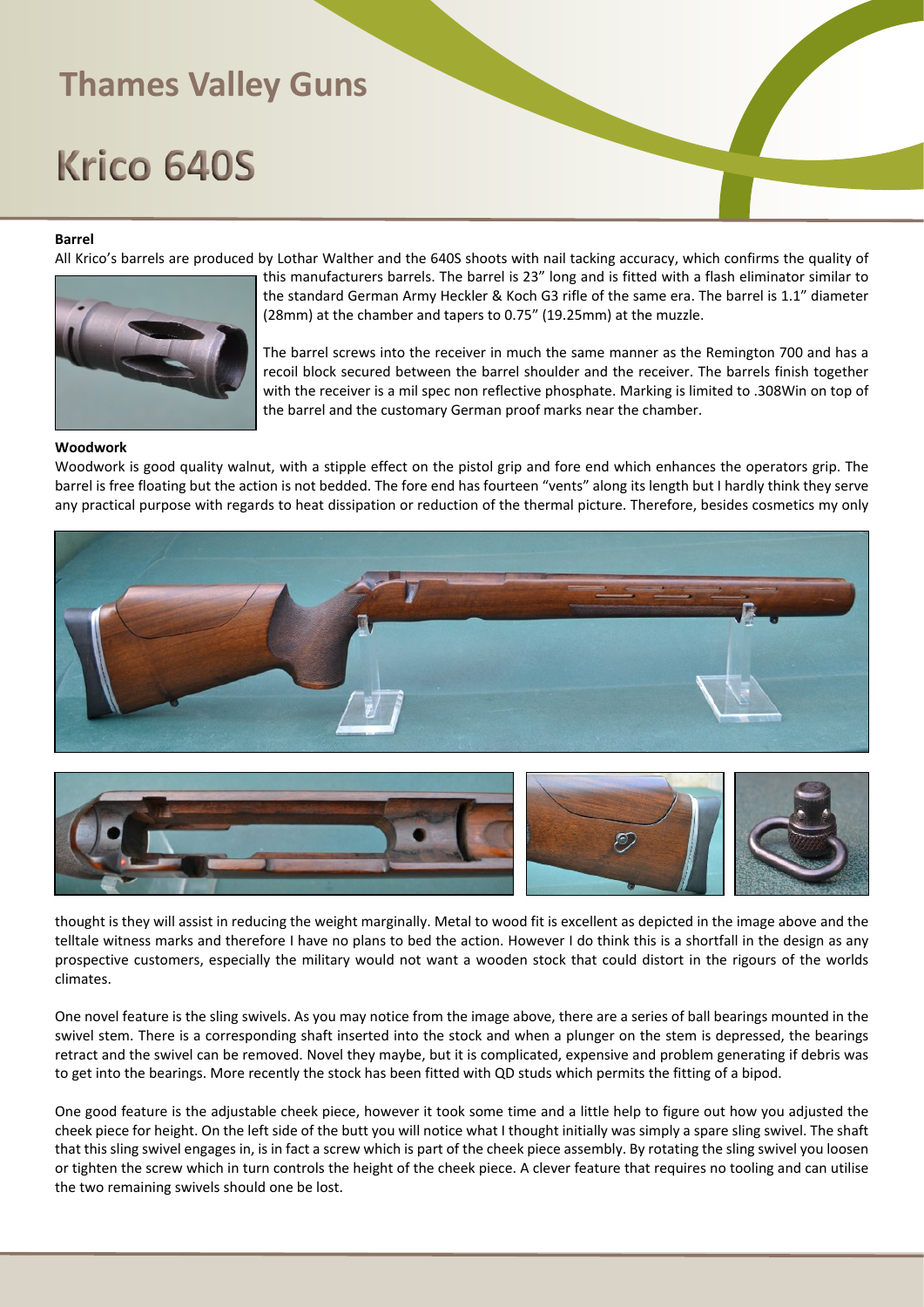# Krico 640S

The stock also sports an adjustable rubber butt plate. I am unsure if this is an original fitting or is a more recent addition as this butt plate appears to relate to more modern designs. Whilst the butt plate has been fitted adequately it has not been fitted well as the plate doe not blend well with the woodwork, which somewhat confirms my suspicion that this butt plate was added at a later date.

### **Scope and Mounts**

As the rifle is a relatively uncommon design, scope mounting options are limited. The rifle was supplied with 1" Australian Hillver rings and bases. Whilst acceptable for hunting, they are typical 80's technology and in my opinion a little flimsy for a sniper rifle. EAW produce an excellent set of rings however they are very expensive at £300 plus which was somewhat more that I had intended to pay. Fortunately Recknagel produce a set of Weaver/ Picatinny bases at modest cost which opens up the options somewhat. I would have preferred to fit a set of period rings but I was unable to source anything, so therefore I settled on a decent



set of Leupold 1" rings.

As this was an 80's rifle, I wanted an period scope and was fortuitous to have what I regarded as an ideal scope for this rifle. I had a Pecar 4-10 Variable in my collection that was in superb condition and had been used by many military and police forces as a sniper scope and therefore fulfilled the role perfectly.

### **Range Test**

When I purchased the rifle the seller provided some range testing facilities and I was offered the opportunity to test fire the rifle. Provided ammunition was .308 Privi partizan softpoint which is not the most accurate ammo on the block and the seller when



installing a temporary scope did not complete the task successfully, therefore when I shot, the scope moved under recoil and the group was approx 2" at 50yrds.

I was embarrassed as I thought both the rifle and I were capable of far better groups and had to wait another week before I could prove what the rifle was capable of. By the following week I had carried out a major service and fitted the Pecar scope using the original Hillver rings and bases.

Using 43.5gr of Vihtavuori N140 and 155gr Sierra HPBT bullets set 0.0025" of the lands I shot various groups shooting from a bench, rest and at 100yrds. The rifle shot extremely well and looking at the left hand image and if you discount the "flyer" the four round group measures 10.59mm. This wasn't a fluke and two weeks later I had replaced the Hillver rings with the Recknagel and Leupold rings and shot the second three group which measured 8mm.

Whilst this was definitely a capable rifle, the range test highlighted two further points, both the bolt knob and the magazine insisted on coming loose. Neither faults are disastrous and are easily repaired but it proves the benefit of range tests not just for accuracy but also to confirm the functional reliability of the rifle.